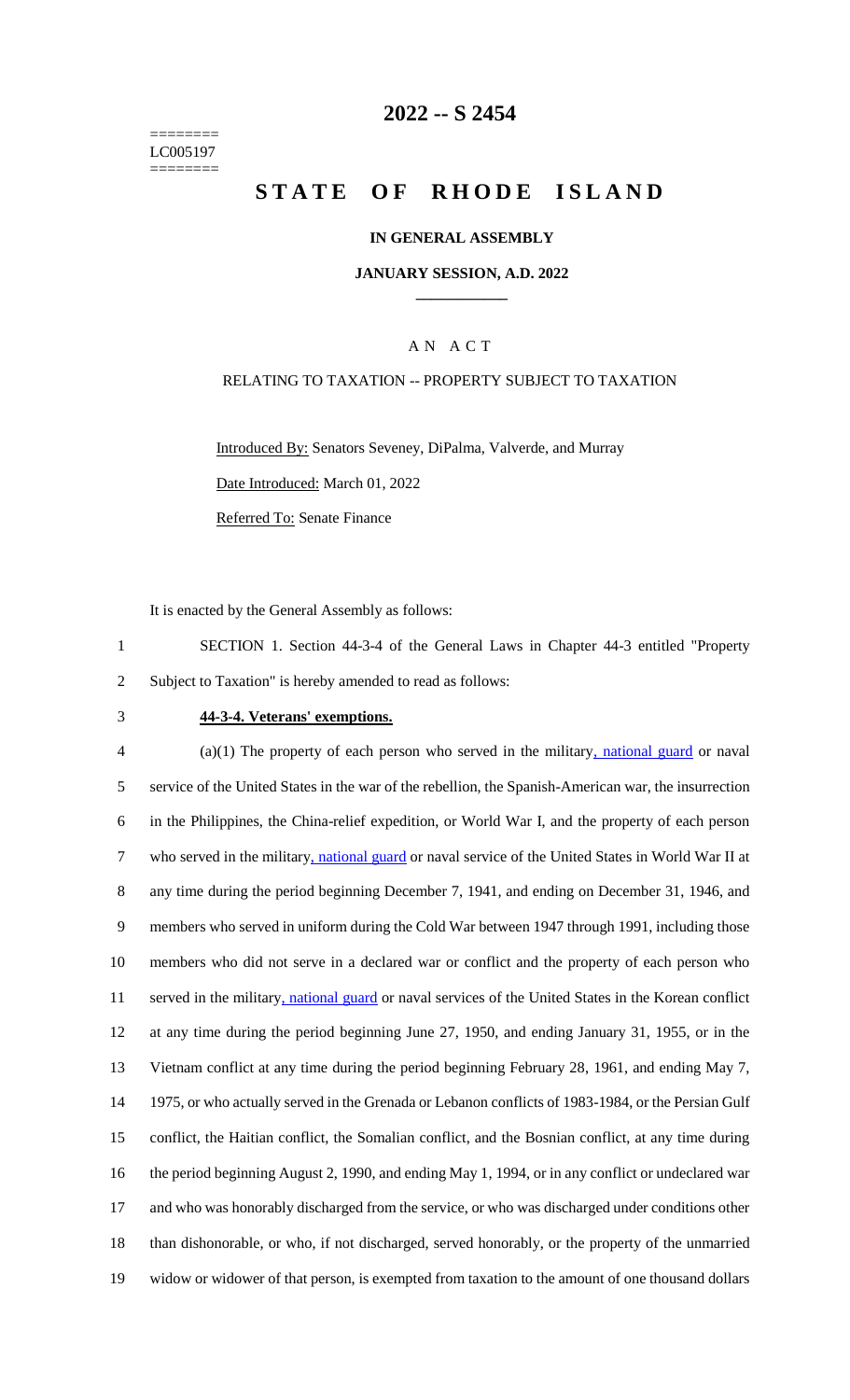(\$1,000), except in:

2 (i) Burrillville, where the exemption is four thousand dollars (\$4,000); (ii) Cumberland, where the town council may, by ordinance, provide for an exemption of a maximum of twenty-three thousand seven hundred seventy-two dollars (\$23,772); (iii) Cranston, where the exemption shall not exceed three thousand dollars (\$3,000); (iv) Jamestown, where the town council may, by ordinance, provide for a tax credit or exemption to any veteran of the United States armed services regardless of their qualified service dates, who was honorably discharged or who was discharged under conditions other than dishonorable; (v) Lincoln, where the exemption shall not exceed ten thousand dollars (\$10,000); and where the town council may also provide for a real estate tax exemption not exceeding ten thousand dollars (\$10,000) for those honorably discharged active duty veterans who served in Operation Desert Storm; (vi) Newport, where the exemption is four thousand dollars (\$4,000); (vii) New Shoreham, where the town council may, by ordinance, provide for an exemption 16 of a maximum of thirty-six thousand four hundred fifty dollars (\$36,450); (viii) North Kingstown, where the exemption is ten thousand dollars (\$10,000); (ix) North Providence, where the town council may, by ordinance, provide for an exemption of a maximum of five thousand dollars (\$5,000); (x) [As amended by P.L. 2015, ch. 168, § 1 ]. Smithfield, where the exemption is ten 21 thousand dollars (\$10,000); (x) [As amended by P.L. 2015, ch. 179, § 1 ]. Smithfield, where the exemption is four thousand dollars (\$4,000). Provided, effective July 1, 2016, the Smithfield town council may, by ordinance, provide for an exemption of a maximum of ten thousand dollars (\$10,000); (xi) Warren, where the exemption shall not exceed five thousand five hundred dollars (\$5,500) on motor vehicles, or ten thousand one hundred seventy-five dollars (\$10,175) on real property; (xii) Westerly, where the town council may, by ordinance, provide an exemption of the total value of the veterans' real and personal property to a maximum of forty thousand five hundred dollars (\$40,500); (xiii) Barrington, where the town council may, by ordinance, provide for an exemption of six thousand dollars (\$6,000) for real property; (xiv) Exeter, where the exemption is five thousand dollars (\$5,000); (xv) Glocester, where the exemption shall not exceed thirty thousand dollars (\$30,000);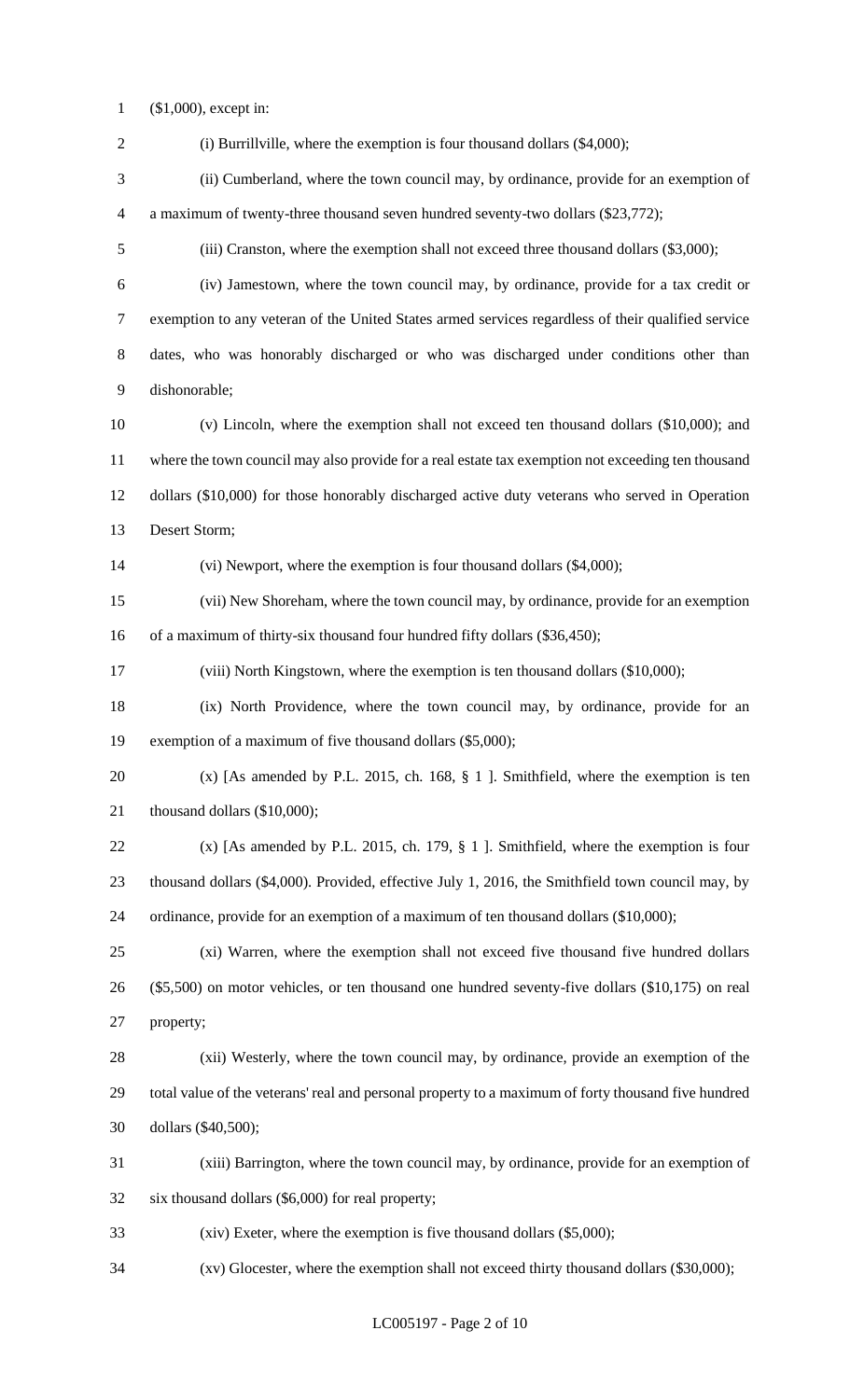(xvi) West Warwick, where the city council may, by ordinance, provide for an exemption of up to ten thousand dollars (\$10,000);

 (xvii) Warwick, where the city council may, by ordinance, provide for an exemption of a maximum of four thousand dollars (\$4,000);

 (xviii) [As added by P.L. 2016, ch. 238, § 1 ]. Charlestown, where the town council may, by ordinance, provide for an additional exemption to any veteran of the United States armed services, regardless of the veteran's qualified service dates, who was honorably discharged, or to the unmarried widow or widower of that person who is not currently receiving this statutory exemption;

 (xix) [As added by P.L. 2016, ch. 268, § 1 ]. Charlestown, where the town council may, by ordinance, provide for an additional tax credit to any veteran of the United States armed services, regardless of the veteran's qualified service dates, who was honorably discharged, or to the unmarried widow or widower of that person who is not currently receiving this statutory exemption; (xx) Narragansett, where the town council may, by ordinance, provide for an exemption of a maximum of twenty thousand dollars (\$20,000) from the assessed value of real property, or twelve thousand dollars (\$12,000) from the assessed value of a motor vehicle; and

 (xxi) Tiverton, where the town council may provide, by ordinance as may be amended from 18 time to time, a tax credit of two hundred dollars (\$200) or greater.

 (2) The exemption is applied to the property in the municipality where the person resides, and if there is not sufficient property to exhaust the exemption, the person may claim the balance in any other city or town where the person may own property; provided, that the exemption is not allowed in favor of any person who is not a legal resident of the state, or unless the person entitled to the exemption has presented to the assessors, on or before the last day on which sworn statements may be filed with the assessors for the year for which exemption is claimed, evidence that he or she is entitled, which evidence shall stand so long as his or her legal residence remains unchanged; provided, however, that in the town of South Kingstown, the person entitled to the exemption shall present to the assessors, at least five (5) days prior to the certification of the tax roll, evidence that he or she is entitled to the exemption; and, provided, further, that the exemption provided for in this subdivision to the extent that it applies in any city or town, shall be applied in full to the total value of the person's real and tangible personal property located in the city or town; and, provided, that there is an additional exemption from taxation in the amount of one thousand dollars (\$1,000), except in:

 (i) Central Falls, where the city council may, by ordinance, provide for an exemption of a maximum of seven thousand five hundred dollars (\$7,500);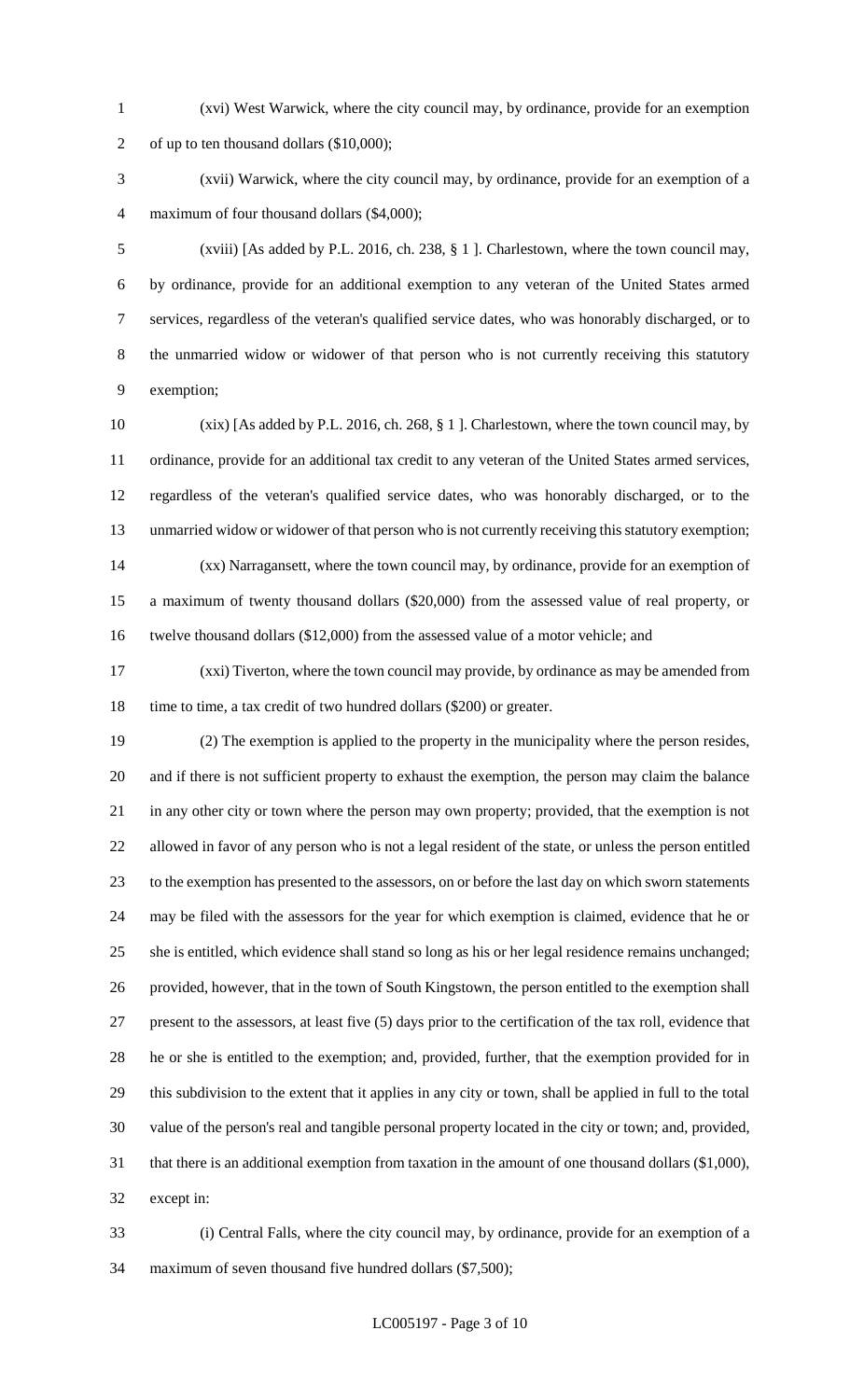- (ii) Cranston, where the exemption shall not exceed three thousand dollars (\$3,000); (iii) Cumberland, where the town council may, by ordinance, provide for an exemption of a maximum of twenty-two thousand five hundred dollars (\$22,500); (iv) Lincoln, where the exemption shall not exceed ten thousand dollars (\$10,000); (v) Newport, where the exemption is four thousand dollars (\$4,000); (vi) New Shoreham, where the town council may, by ordinance, provide for an exemption of a maximum of thirty-six thousand four hundred fifty dollars (\$36,450); (vii) North Providence, where the town council may, by ordinance, provide for an exemption of a maximum of five thousand dollars (\$5,000); (viii) Smithfield, where the exemption is four thousand dollars (\$4,000); (ix) Warren, where the exemption shall not exceed eleven thousand dollars (\$11,000); (x) Barrington, where the town council may, by ordinance, provide for an exemption of six thousand dollars (\$6,000) for real property; of the property of every honorably discharged veteran of World War I or World War II, Korean or Vietnam, Grenada or Lebanon conflicts, the Persian Gulf conflict, the Haitian conflict, the Somalian conflict and the Bosnian conflict at any time during the period beginning August 2, 1990, and ending May 1, 1994, or in any conflict or undeclared war who is determined by the Veterans Administration of the United States of America to be totally disabled through service-connected disability and who presents to the assessors a certificate from the veterans administration that the person is totally disabled, which certificate remains effectual so long as the total disability continues; (xi) Charlestown, where the town council may, by ordinance, create a tax dollar credit reduction to replace the tax assessment exemption, as so stated in all sections herein; and (xii) Jamestown, where the town council may, by ordinance, provide for an exemption to any veteran of the United States armed services regardless of their qualified service dates, who was honorably discharged or who was discharged under conditions other than dishonorable, or to the unmarried widow or widower of that person who is not currently receiving this statutory exemption. (3) Provided, that: (i) Burrillville may exempt real property of the totally disabled persons in the amount of
- six thousand dollars (\$6,000);
- (ii) Cumberland town council may, by ordinance, provide for an exemption of a maximum of twenty-two thousand five hundred dollars (\$22,500);
- (iii) Little Compton may, by ordinance, exempt real property of each of the totally disabled persons in the amount of six thousand dollars (\$6,000);
- (iv) Middletown may exempt the real property of each of the totally disabled persons in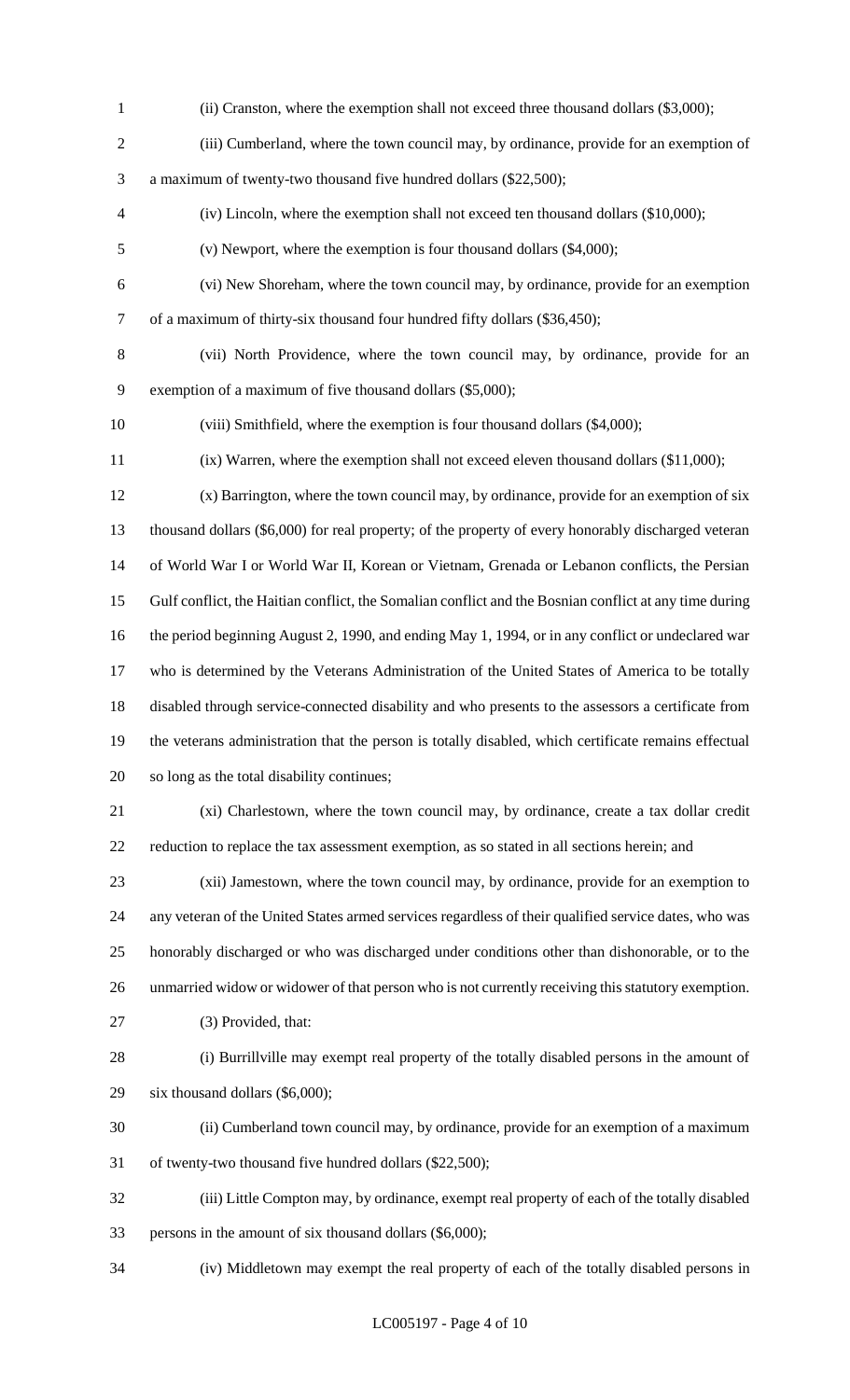- 1 the amount of five thousand dollars (\$5,000);
- (v) New Shoreham town council may, by ordinance, provide for an exemption of a maximum of thirty-six thousand four hundred fifty dollars (\$36,450);
- (vi) North Providence town council may, by ordinance, provide for an exemption of a maximum of five thousand dollars (\$5,000);
- (vii) The Tiverton town council may, by ordinance which may be amended from time to time, provide for a four-hundred-dollar (\$400) tax credit or greater on the real property of each of 8 the totally disabled persons;
- (viii) West Warwick town council may exempt the real property of each of the totally disabled persons in an amount of two hundred dollars (\$200);
- (ix) Westerly town council may, by ordinance, provide for an exemption on the total value 12 of real and personal property to a maximum of forty-six thousand five hundred dollars (\$46,500); and
- (x) Jamestown, where the town council may, by ordinance, provide for an additional tax credit or exemption on real and personal property to any veteran of the United States armed services regardless of their qualified service dates, who is considered one hundred percent (100%) totally disabled through a service connected disability and who was honorably discharged or who was discharged under conditions other than dishonorable, or to the unmarried widow or widower of that person who is not currently receiving this statutory exemption.
- 

(4) There is an additional exemption from taxation in the town of:

 Warren, where its town council may, by ordinance, provide for an exemption not exceeding eight thousand two hundred fifty dollars (\$8,250), of the property of every honorably discharged veteran of World War I or World War II, or Vietnam, Grenada or Lebanon conflicts, the Persian Gulf conflict, the Haitian conflict, the Somalian conflict and the Bosnian conflict, at any time during the period beginning August 2, 1990, and ending May 1, 1994, or in any conflict or undeclared war who is determined by the Veterans' Administration of the United States of America to be partially disabled through a service-connected disability and who presents to the assessors a certificate that he or she is partially disabled, which certificate remains effectual so long as the partial disability continues. Provided, however, that the Barrington town council may exempt real property of each of the above named persons in the amount of three thousand dollars (\$3,000); Warwick city council may, by ordinance, exempt real property of each of the above-named persons and to any person who served in any capacity in the military or naval service during the period of time of the Persian Gulf conflict, whether or not the person served in the geographical location of the conflict, in the amount of four thousand dollars (\$4,000).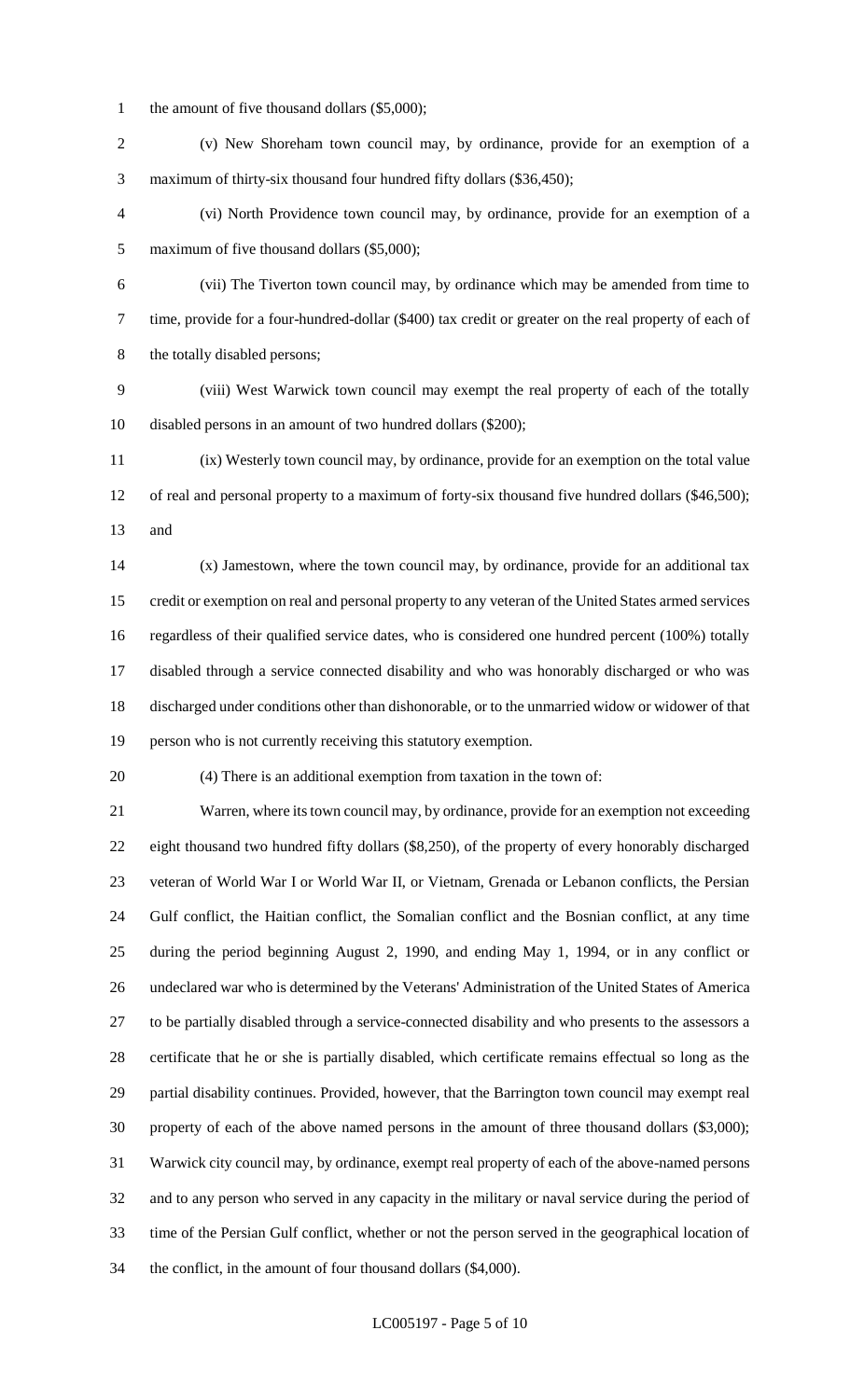(5) Lincoln. There is an additional exemption from taxation in the town of Lincoln for the property of each person who actually served in the military or naval service of the United States in the Persian Gulf conflict and who was honorably discharged from the service, or who was discharged under conditions other than dishonorable, or who, if not discharged, served honorably, or of the unmarried widow or widower of that person. The exemption shall be determined by the town council in an amount not to exceed ten thousand dollars (\$10,000).

 (b) In addition to the exemption provided in subsection (a) of this section, there is a ten- thousand dollar (\$10,000) exemption from local taxation on real property for any veteran and the unmarried widow or widower of a deceased veteran of the military or naval service of the United States who is determined, under applicable federal law by the Veterans Administration of the United States, to be totally disabled through service-connected disability and who, by reason of the disability, has received assistance in acquiring "specially adopted housing" under laws administered by the veterans' administration; provided, that the real estate is occupied as his or her domicile by the person; and, provided, that if the property is designed for occupancy by more than one family, then only that value of so much of the house as is occupied by the person as his or her domicile is exempted; and, provided, that satisfactory evidence of receipt of the assistance is furnished to the assessors except in:

(1) Cranston, where the exemption shall not exceed thirty thousand dollars (\$30,000);

 (2) Cumberland, where the town council may provide for an exemption not to exceed seven 20 thousand five hundred dollars (\$7,500);

(3) Newport, where the exemption is ten thousand dollars (\$10,000) or ten percent (10%)

of assessed valuation, whichever is greater;

- (4) New Shoreham, where the town council may, by ordinance, provide for an exemption of a maximum of thirty-six thousand four hundred fifty dollars (\$36,450);
- (5) North Providence, where the town council may, by ordinance, provide for an exemption 26 not to exceed twelve thousand five hundred dollars (\$12,500);
- 
- (6) Westerly, where the town council may, by ordinance, provide for an exemption of a 28 maximum of forty thousand five hundred dollars (\$40,500);
- (7) Lincoln, where the town council may, by ordinance, provide for an exemption of a maximum of fifteen thousand dollars (\$15,000);
- (8) Narragansett, where the town council may, by ordinance, provide for an exemption of
- a maximum of fifty thousand dollars (\$50,000);
- (9) Tiverton, where the town council may, by ordinance, provide for a tax credit of two hundred dollars (\$200) or greater, as may be amended from time to time; and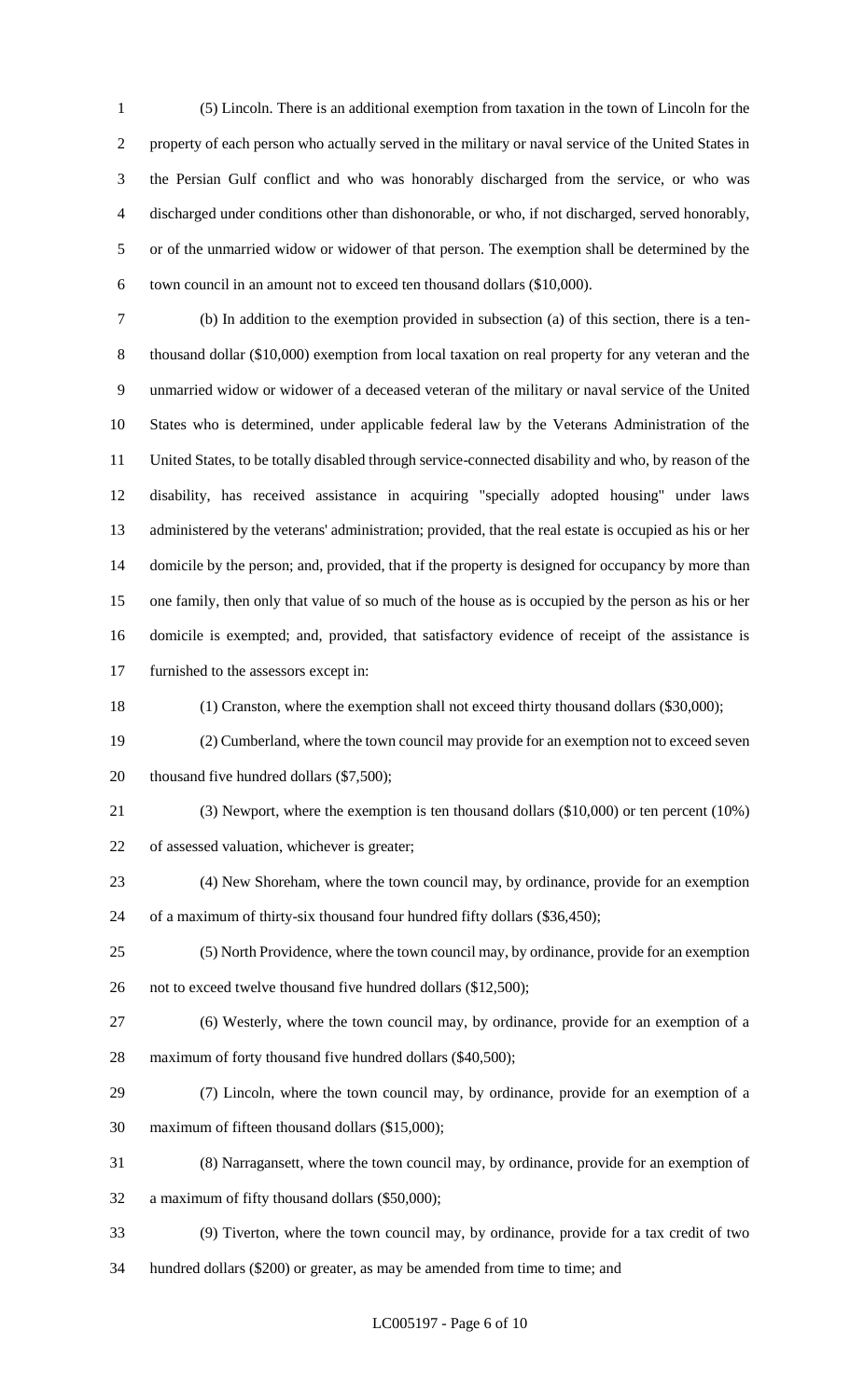(10) Jamestown, where the town council may, by ordinance, provide for a tax credit.

 (c) In addition to the previously provided exemptions, any veteran of the military or naval service of the United States who is determined, under applicable federal law by the Veterans' Administration of the United States to be totally disabled through service-connected disability may, by ordinance, passed in the city or town where the veteran's property is assessed, receive a ten thousand dollar (\$10,000) exemption from local taxation on his or her property whether real or personal and if the veteran owns real property may be exempt from taxation by any fire and/or lighting district; provided, that in the town of: North Kingstown, where the amount of the exemption shall be eleven thousand dollars (\$11,000) commencing with the December 31, 2002, assessment; and for the town of Westerly, where the amount of the exemption shall be thirty-nine thousand dollars (\$39,000) commencing with the December 31, 2005, assessment; and in the town of Cumberland, where the amount of the exemption shall not exceed forty-seven thousand five hundred forty-four dollars (\$47,544); and the town of Narragansett, where the amount of the exemption shall not exceed twenty thousand dollars (\$20,000) from the assessed value of real property or twelve thousand dollars (\$12,000) from the assessed value of a motor vehicle; and in the city of Cranston, commencing with the December 31, 2016, assessment, where the exemption will not exceed two hundred fifty thousand dollars (\$250,000) and be extended to the unmarried widow or widower of such veteran, and in the town of Tiverton, where, by ordinance, a tax credit of two hundred dollars (\$200) or greater shall be applied to the qualified veteran's property assessment tax bill.

 (d) In determining whether or not a person is the widow or widower of a veteran for the purposes of this section, the remarriage of the widow or widower shall not bar the furnishing of the benefits of the section if the remarriage is void, has been terminated by death, or has been annulled or dissolved by a court of competent jurisdiction.

 (e) In addition to the previously provided exemptions, there may by ordinance passed in the city or town where the person's property is assessed, be an additional fifteen thousand dollars (\$15,000) exemption from local taxation on real and personal property for any veteran of military or naval service of the United States or the unmarried widow or widower of person who has been or shall be classified as, or determined to be, a prisoner of war by the Veterans' Administration of the United States, except in:

 (1) Westerly, where the town council may, by ordinance, provide for an exemption of a maximum of sixty-eight thousand dollars (\$68,000);

 (2) Cumberland, where the town council may by ordinance provide for an exemption of a maximum of forty-seven thousand five hundred forty-four dollars (\$47,544);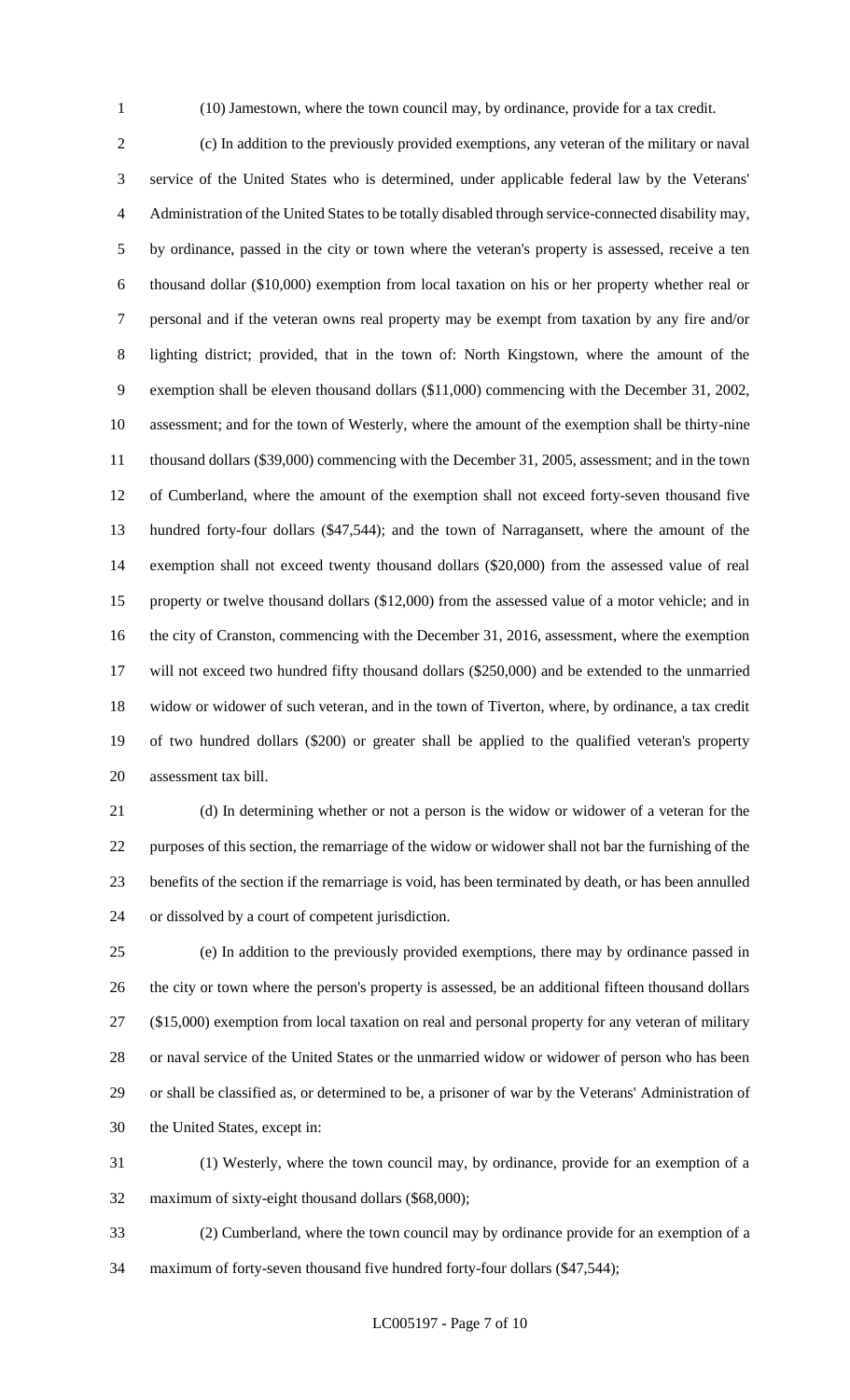(3) Narragansett, where the town council may, by ordinance, provide for an exemption of a maximum of forty thousand dollars (\$40,000);

 (4) Tiverton, where the town council may, by ordinance, provide for a tax credit of six hundred dollars (\$600) or greater; and

 (5) Jamestown, where the town council may, by ordinance, provide for an exemption greater than fifteen thousand dollars (\$15,000) of value or a tax credit that would offer an equivalent relief or benefit.

 (f) Cities and towns granting exemptions under this section shall use the eligibility dates specified in this section.

 (g) The several cities and towns not previously authorized to provide an exemption for those veterans who actually served in the Persian Gulf conflict may provide that exemption in the amount authorized in this section for veterans of other recognized conflicts.

 (h) Bristol, where the town council of Bristol may, by ordinance, provide for an exemption for any veteran and the unmarried widow or widower of a deceased veteran of military or naval service of the United States who is determined, under applicable federal law by the Veterans' Administration of the United States to be partially disabled through service-connected disability.

 (i) In addition to the previously provided exemption, any veteran who is discharged from the military or naval service of the United States under conditions other than dishonorable, or an officer who is honorably separated from military or naval service, who is determined, under applicable federal law by the Veterans Administration of the United States to be totally and permanently disabled through a service-connected disability, who owns a specially adapted homestead that has been acquired or modified with the assistance of a special adaptive housing grant from the Veteran's Administration and that meets Veteran's Administration and Americans with disability act guidelines from adaptive housing or that has been acquired or modified using proceeds from the sale of any previous homestead that was acquired with the assistance of a special adaptive housing grant from the veteran's administration, the person or the person's surviving spouse is exempt from all taxation on the homestead. Provided, that in the town of Westerly where the amount of the above referenced exemption shall be forty-six thousand five hundred dollars (\$46,500).

 (j) The town of Coventry may provide, by ordinance, a one-thousand-dollar (\$1,000) exemption for any person who is an active member of the armed forces of the United States.

 (k) The town of Scituate may provide, by ordinance, in lieu of a tax exemption that grants to all disabled veterans with a one hundred percent (100%) service-connected disability, a tax credit in an amount to be determined from time to time by the town council.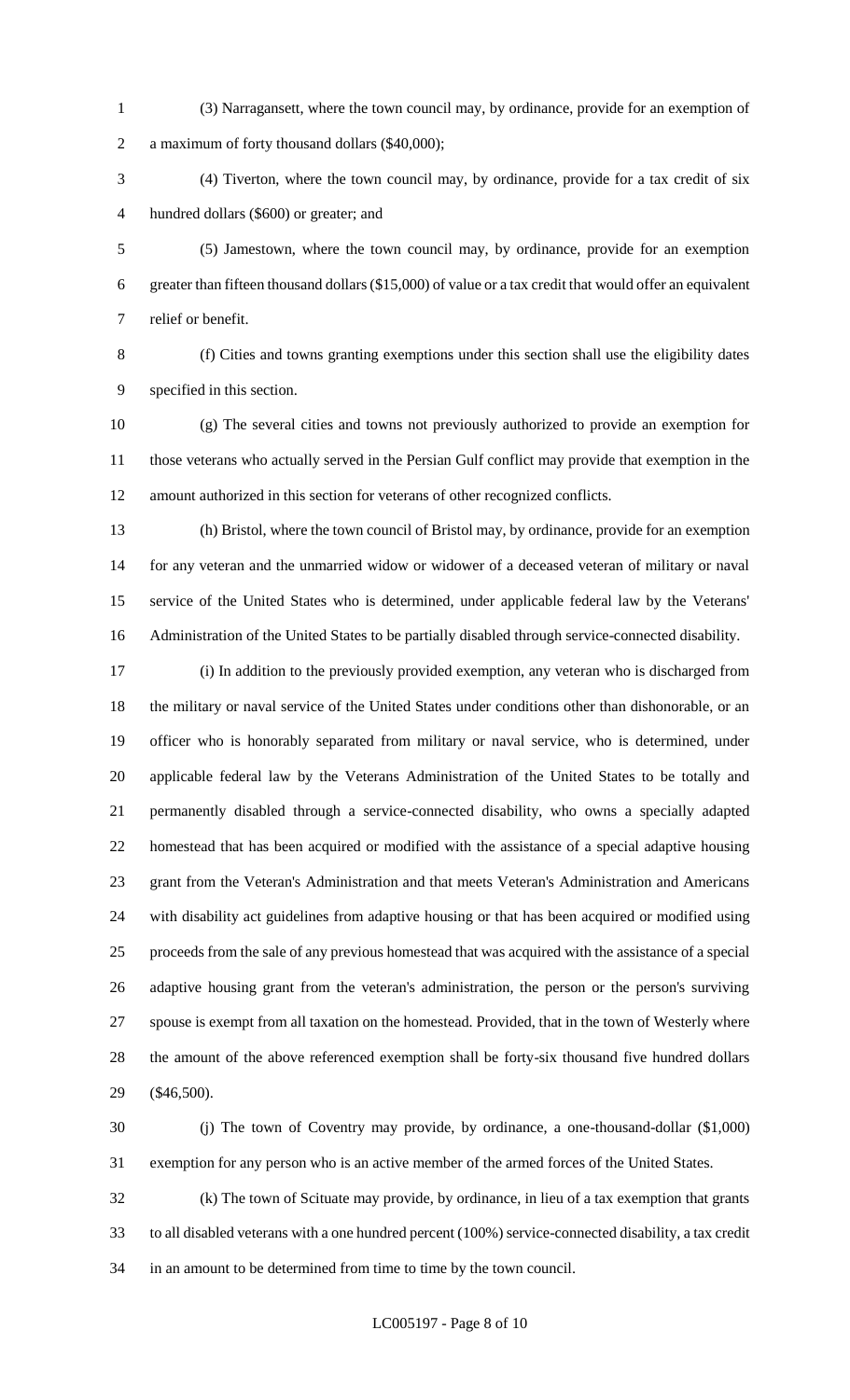1 SECTION 2. This act shall take effect upon passage.

#### $=$ LC005197  $=$